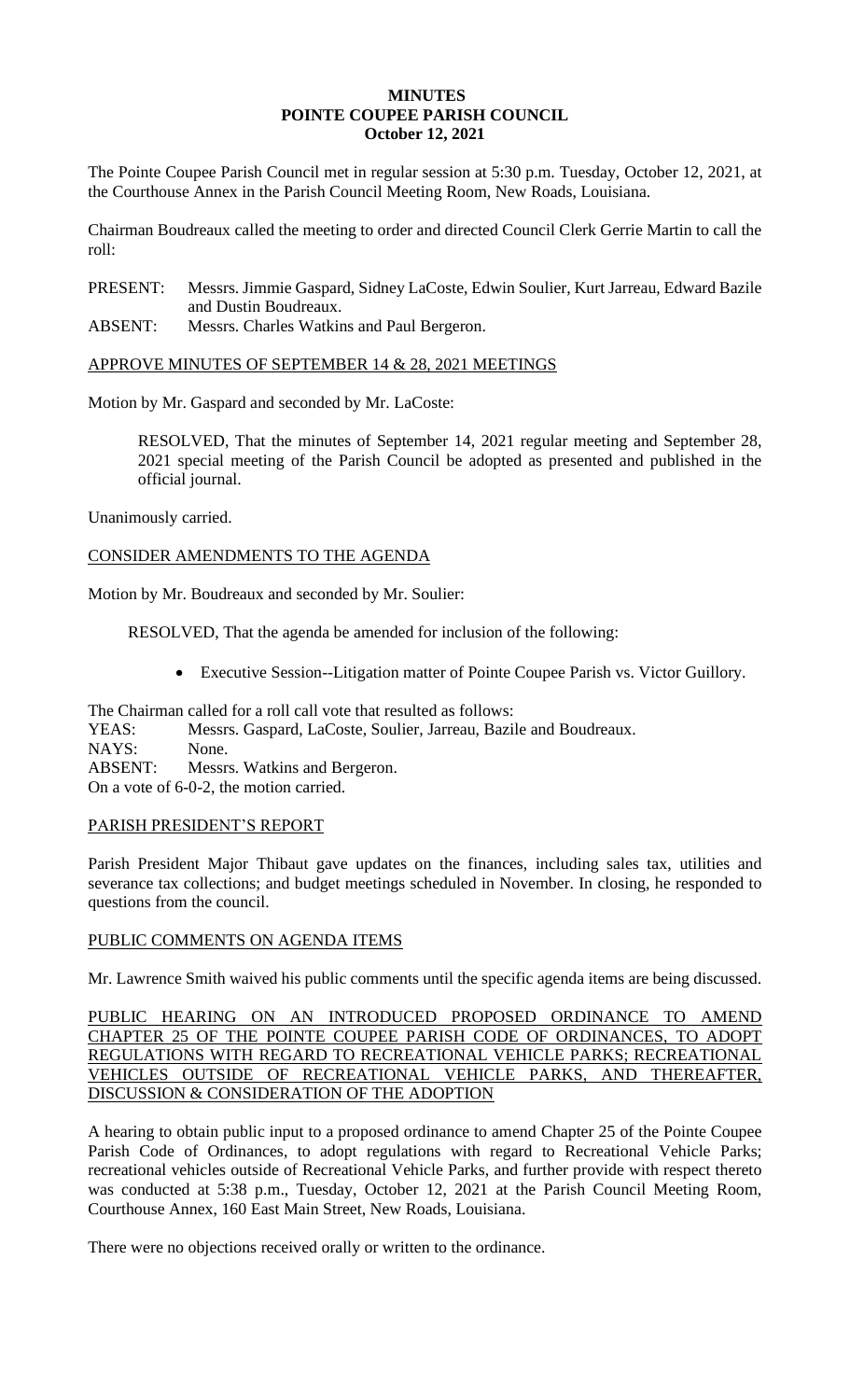Motion by Mr. LaCoste and seconded by Mr. Bazile:

RESOLVED, That a proposed ordinance to amend Chapter 25 of the Pointe Coupee Parish Code of Ordinances, to adopt regulations with regard to Recreational Vehicle Parks; recreational vehicles outside of Recreational Vehicle Parks, and further provide with respect thereto be adopted by the Pointe Coupee Parish Council.

The Chairman called for a roll call vote that resulted as follows:

YEAS: Messrs. Bazile, Jarreau, Soulier, LaCoste, Gaspard and Boudreaux. NAYS: None. ABSENT: Messrs. Bergeron and Watkins.

On a vote of 6-0-2, the motion carried.

## INTRODUCTION OF ORDINANCE:

## AN ORDINANCE TO AMEND THE POINTE COUPEE PARISH CODE OF ORDINANCES RELATIVE TO ADOPTING THE POINTE COUPEE PARISH GOVERNMENT FRAUD PREVENTION POLICY (PUBLIC HEARING NOVEMBER 9, 2021)

#### NOTICE OF INTRODUCTION OF ORDINANCE AND PUBLIC HEARING

NOTICE IS HEREBY GIVEN that a proposed ordinance to amend the Pointe Coupee Parish Code of Ordinances, relative to adopting the Pointe Coupee Parish Government Fraud Prevention Policy, and otherwise provide with respect thereto has been introduced before the Pointe Coupee Parish Council, and that a public hearing will be held relative thereto at 5:30 p.m., Tuesday, November 9, 2021 at the Parish Council Meeting Room, Courthouse Annex, 160 East Main Street, New Roads, Louisiana, after which said ordinance may be considered for adoption. All interested persons are urged to attend.

### AN ORDINANCE TO AMEND CHAPTER 17 OF THE POINTE COUPEE PARISH CODE OF ORDINANCES, RELATIVE TO AMENDING THE POINTE COUPEE PARISH ZONING CODE (PUBLIC HEARING NOVEMBER 9, 2021)

## NOTICE OF INTRODUCTION OF ORDINANCE AND PUBLIC HEARING

NOTICE IS HEREBY GIVEN that a proposed ordinance to amend Chapter 17 of the Pointe Coupee Parish Code of Ordinances, relative to amending the Pointe Coupee Parish Zoning Code, and otherwise provide with respect thereto has been introduced before the Pointe Coupee Parish Council, and that a public hearing will be held relative thereto at 5:30 p.m., Tuesday, November 9, 2021 at the Parish Council Meeting Room, Courthouse Annex, 160 East Main Street, New Roads, Louisiana, after which said ordinance may be considered for adoption. All interested persons are urged to attend.

# DISCUSSION AND CONSIDERATION OF THE ROADSIDE GRASS CUTTING **CONTRACT**

Mr. Lawrence Smith of 8485 Mandela Drive at New Roads voiced concerns about the need for the parish to perform roadside grass cutting once a month on Mandela, since the parish dug the ditch deeper in front of his residence.

President Thibaut gave an overview of the current contract and proposed amendments to the contract with Deville's Lawn Service II, LLC for roadside grass cutting in the parish to perform cuttings four (4) times per year. He reported on a meeting held with the contractor to discuss concerns and review the contract. He noted the contract will expire April of 2022, and desire approval to extend the contract for an additional two (2) years. After discussion, the following resolution was offered:

Motion by Mr. Boudreaux and seconded by Mr. Soulier:

RESOLVED, That the contract agreement between Pointe Coupee Parish Government and Deville's Lawn Service II, LLC to perform roadside grass cutting in the parish be amended and extended for an additional two (2) years until April 2024 be approved.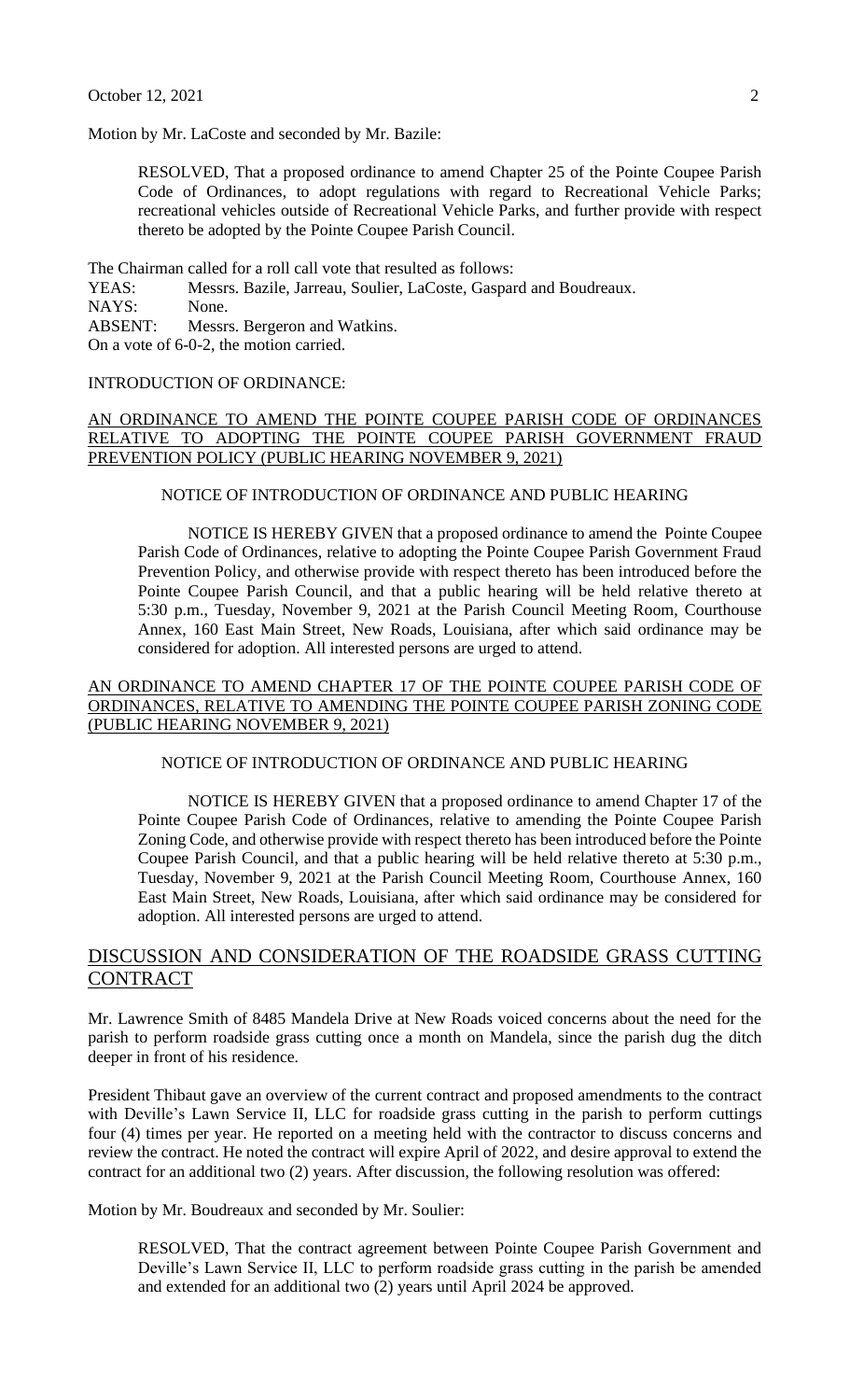The Chairman called for a roll call vote that resulted as follows: YEAS: Messrs. Gaspard, LaCoste, Soulier, Jarreau, Bazile and Boudreaux. NAYS: None. ABSENT: Messrs. Watkins and Bergeron. On a vote of 6-0-2, the motion carried.

RESOLUTIONS:

AUTHORIZE PRESIDENT, AS GOVERNING AUTHORITY FOR POINTE COUPEE PARISH GOVERNMENT, TO ENTER INTO A COOPERATIVE ENDEAVOR AGREEMENT WITH CAPITAL AREA FINANCE AUTHORITY & VENTRESS SOLAR FARM 1, LLC FOR THE DEVELOPMENT OF A SOLAR FARM IN POINTE COUPEE PARISH

President Thibaut gave a brief overview of the Cooperative Endeavor Agreement with the parish, Capital Area Finance Authority and Ventress Solar Farm 1, LLC for the development of a solar farm in the parish.

Motion by Mr. Bazile and seconded by Mr. Soulier:

RESOVLED, That Mr. Major Thibaut, Parish President and representing the governing authority for Pointe Coupee Parish Government, be authorized to enter into a Cooperative Endeavor Agreement with Capital Area Finance Authority and Ventress Solar Farm 1, LLC for the development of a solar farm in Pointe Coupee Parish.

Unanimously carried.

#### ADOPT THE 504 GRIEVANCE PROCEDURE FOR THE LA COMMUNITY DEVELOPMENT BLOCK GRANT-CORONAVIRUS

Motion by Mr. LaCoste and seconded by Mr. Soulier:

Whereas, the Pointe Coupee Parish Government has received a Louisiana Community Development Block Grant-Coronavirus (LCDBG-CV); and

Whereas, the Louisiana Community Development Block Grant Program requires that all grant recipients comply with the requirement of the U.S. Department of Housing and Urban Development-Section 504 (24 CFR Part 8-June 2, 1988): Therefore be it

Resolved, that the Pointe Coupee Parish Government hereby adopts the following 504 Grievance Procedure:

#### **Section 504 Grievance Procedure**

The Pointe Coupee Parish Government has adopted an internal grievance procedure providing for prompt and equitable resolution of complaints alleging any action prohibited by the regulation of the U.S. Department of Housing and Urban Development, 24 CFR Part 8, implementing Section 504 of the Rehabilitation Act of 1973, as amended (Public Law 93-112). Section 504 states, in part:

"No otherwise qualified handicapped individual…shall, solely by reason of his handicap be excluded from participation in, be denied the benefits of, or be subjected to discrimination under any program or activity receiving Federal financial assistance." To further assist those who may have a grievance concerning Section 504 compliance **Ms. Jeanne Hendrix, Policy and Procurement Administrator** has been designated to coordinate the efforts of the Parish to comply with requirements of Section 504 and its implementing regulation, 24 CFR Part 8.

- 1. A complaint should be in writing, contain the name and address of the person filing it, and briefly describe the action alleged to be prohibited by the regulation.
- 2. A complaint should be filled in the office of the Section 504 Coordinator within a reasonable time after the person filing the complaint became aware of the action alleged to be prohibited by the regulation.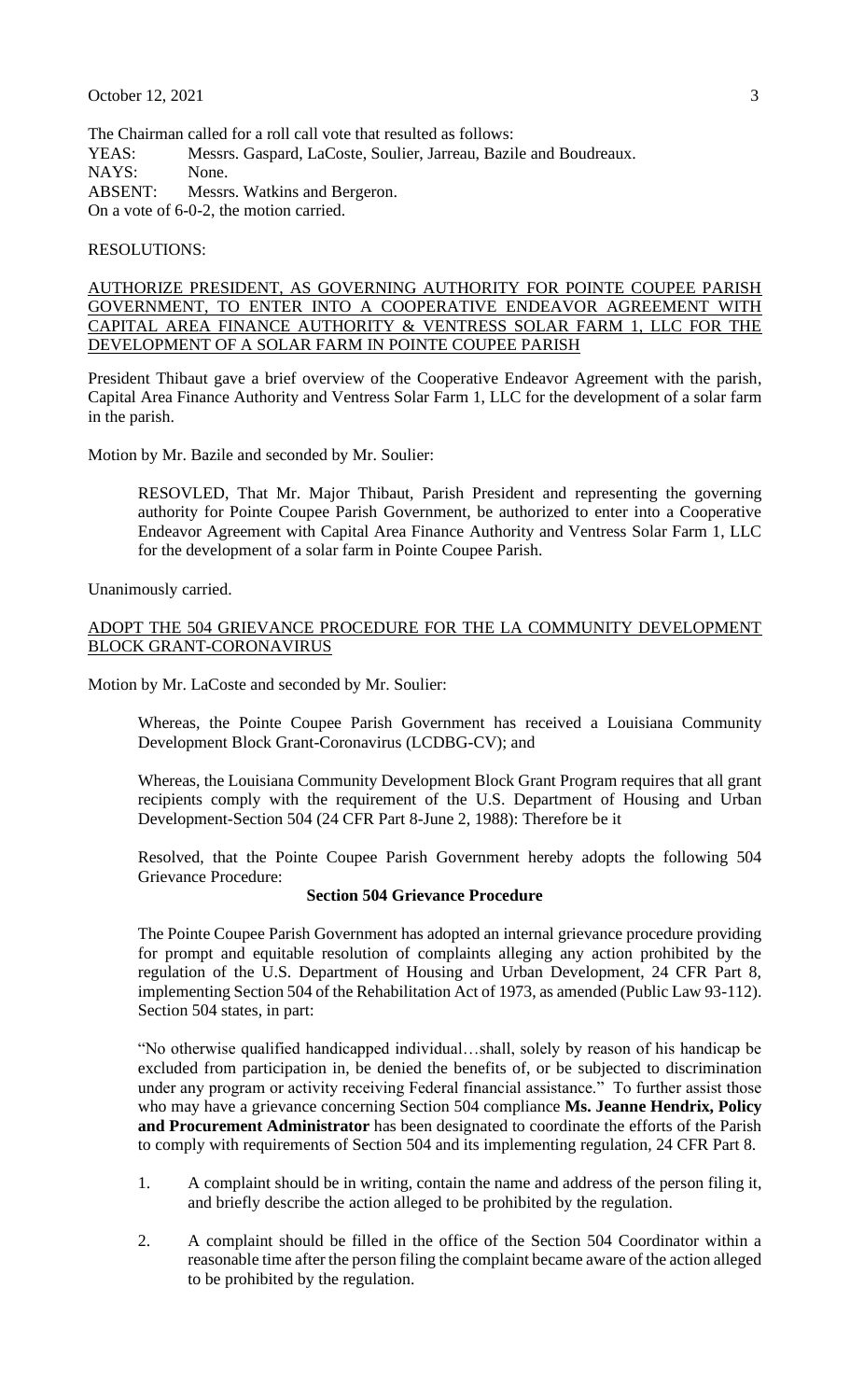- 3. The Parish President or his/her designee shall conduct such investigation of a complaint as may be appropriate to determine its validity. These rules contemplate informal but thorough investigations, affording all interested persons and their representatives, if any opportunity to submit evidence relevant to the complaint.
- 4. The Parish President shall issue a written decision determining the validity of the complaint no later than thirty (30) days after its filing.
- 5. The Section 504 Coordinator shall maintain the files and records of the Parish relating to complaints filed hereunder. The Section 504 Coordinator may assist persons with the preparation and filing of complaints, participate in the investigation of complaints and advise the Parish President concerning their resolution.
- 6. The right of a person to prompt and equitable resolution of the complaint filed hereunder shall not be impaired by the person's pursuit of other remedies such as the filing of a Section 504 complaint with the Department of Housing and Urban Development or other Federal or State Agencies. Utilization of this grievance procedure is not a prerequisite to the pursuit of other remedies.

Complaints may be forwarded for disposition to the:

### Office of Fair Housing and Equal Opportunity Department of Housing and Urban Development Washington, DC 20410

Complaints may also be filed at any Regional or Federal Office of the Department such as:

Department of Housing and Urban Development - Regional Office Fair Housing and Equal Opportunity Division P.O. Box 2905 Fort Worth, TX 76113-2905

7. Determinations made under these procedures shall be liberally constructed to protect the substantial rights of interested persons, to meet appropriate due process standards and to assure the compliance of the Parish with Section 504 and its implementing regulation.

Unanimously carried.

## ADOPT THE RESIDENTIAL ANTIDISPLACEMENT & RELOCATION ASSISTANCE PLAN FOR LA COMMUNITY DEVELOPMENT BLOCK GRANT

Motion by Mr. Bazile an seconded by Mr. Soulier:

WHEREAS, the Pointe Coupee Parish Government has received a Louisiana Community Development Block Grant; and

WHEREAS, the Louisiana Community Development Block Grant Program requires that all grant recipients comply with the requirements of the Housing and Community Development Act of 1974, as amended as described in 24 CFR 570.606 (b)(1); and

WHEREAS, the Pointe Coupee Parish Government has previously adopted the Residential Antidisplacement and Relocation Assistance Plan under previous LCDBG programs; Therefore be it

RESOLVED, That the Pointe Coupee Parish Government hereby re-adopts the Residential Antidisplacement and Relocation Assistance Plan; and be it

RESOLVED further, That Mr. Major Thibaut, President of Pointe Coupee Parish Government, is hereby authorized to execute the Residential Antidisplacement and Relocation Assistance Plan Certification.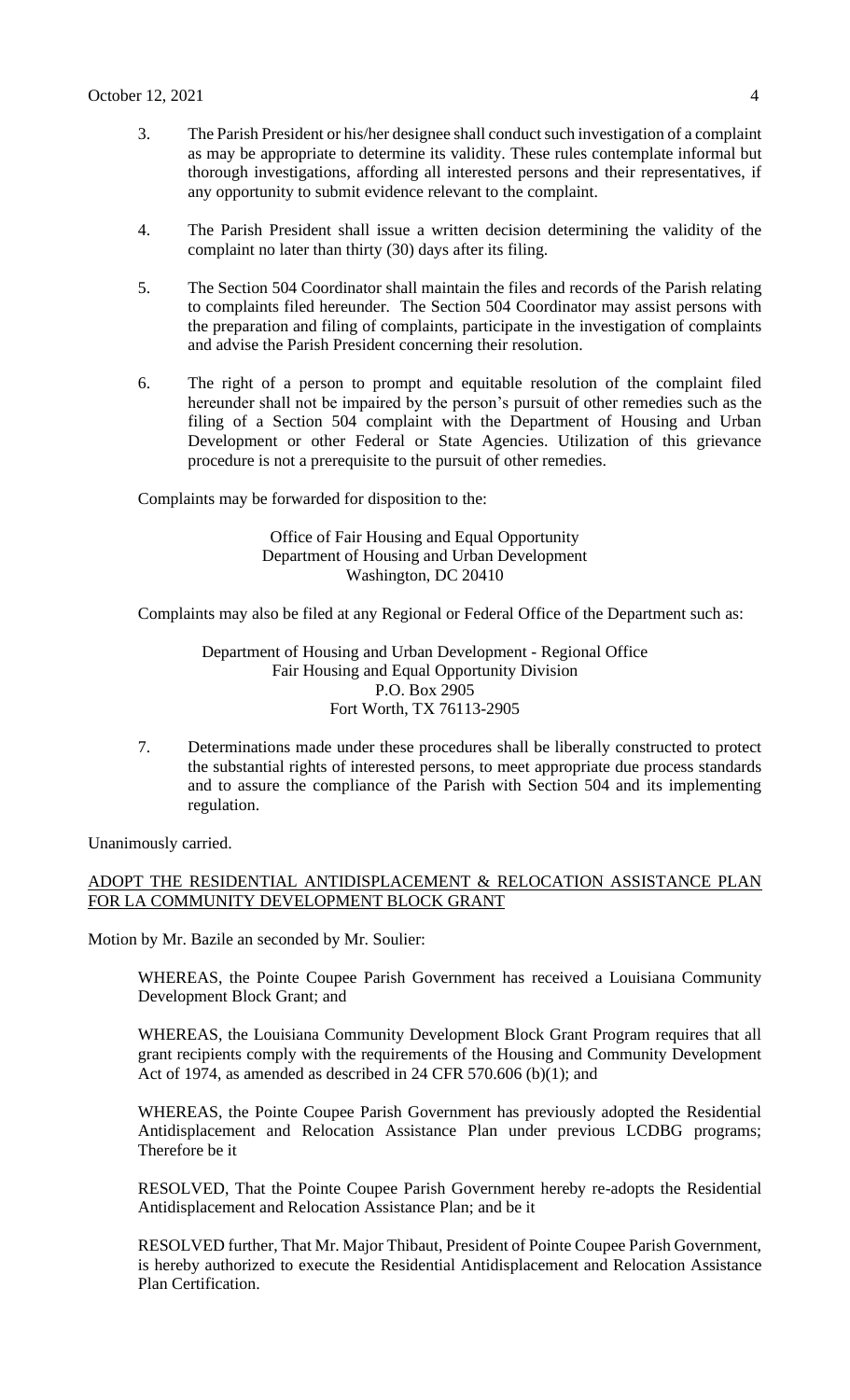Unanimously carried.

## SET TRICK-OR-TREAT DATE & HOURS IN THE RURAL AREAS OF THE PARISH

Motion by Mr. Jarreau and seconded by Mr. Bazile:

RESOLVED, That the hours for trick-or-treat be set from 5:30 p.m. to 7:30 p.m. on Sunday, October 31, 2021 in the rural areas of the parish for children 12 years old and under.

Unanimously carried.

SPECIAL MATTERS TO BE CONSIDERED BY COUNCIL:

APPEAL THE PLANNING & ZONING COMMISSION'S DENIAL OF A VARIANCE REQUEST FOR 10FT. SETBACKS TO FRONT AND REAR OF THE PROPERTY TO PLACE A 16 X 80 MOBILE HOME ONTO 50 X 100 SIZE LOT AT 8659 ST. ANTHONY STREET, NEW ROADS FOR JERLANDA FOSTER

Mr. Lawrence Smith questioned why the commission denied the variance request for Jerlanda Foster, since they have granted many variances for lots on False River.

In response to Mr. Smith's inquiry, Chairman Boudreaux stated that this variance request, which have neighbors surrounding the mobile home, would be different from variances being granted on False River.

The council discussed the petition of appeal received from Jerlanda Foster to the Pointe Coupee Parish Planning & Zoning Commission's denial of her variance request. Ms. Foster is requesting a variance for 10ft. setbacks to the front and rear of her property to place a 16 x 80 mobile home onto a 50 x 100 size lot at 8659 St. Anthony Street at New Roads. Ms. Foster was not present at the meeting. After discussion, the following resolution as offered:

Motion by Mr. Jarreau and seconded by Mr. Gaspard:

RESOLVED, That the petition of appeal received from Jerlanda Foster for a variance request for 10ft. setbacks to the front and rear of her property to place a 16 x 80 mobile home onto a 50 x 100 size lot at 8659 St. Anthony Street at New Roads be denied.

Unanimously carried.

## EXECUTIVE SESSION--LITIGATION MATTER OF POINTE COUPEE PARISH VS. VICTOR **GUILLORY**

Motion by Mr. LaCoste and seconded by Mr. Jarreau:

RESOLVED, That the Parish Council convened in executive session at 6:11 p.m. to discuss a litigation matter of Pointe Coupee Parish vs. Victor Guillory.

The Chairman called for a roll call vote that resulted as follows:

YEAS: Messrs. Bazile, Jarreau, Soulier, LaCoste, Gaspard and Boudreaux.

NAYS: None.

ABSENT: Messrs. Bergeron and Watkins.

On a vote of 6-0-2, the motion carried.

Motion by Mr. Gaspard and seconded by Mr. Soulier:

RESOLVED, That the Parish Council exited executive session at 6:29 p.m.

Unanimously carried.

ANNOUNCEMENTS, NOTICES, MEETINGS, ETC.